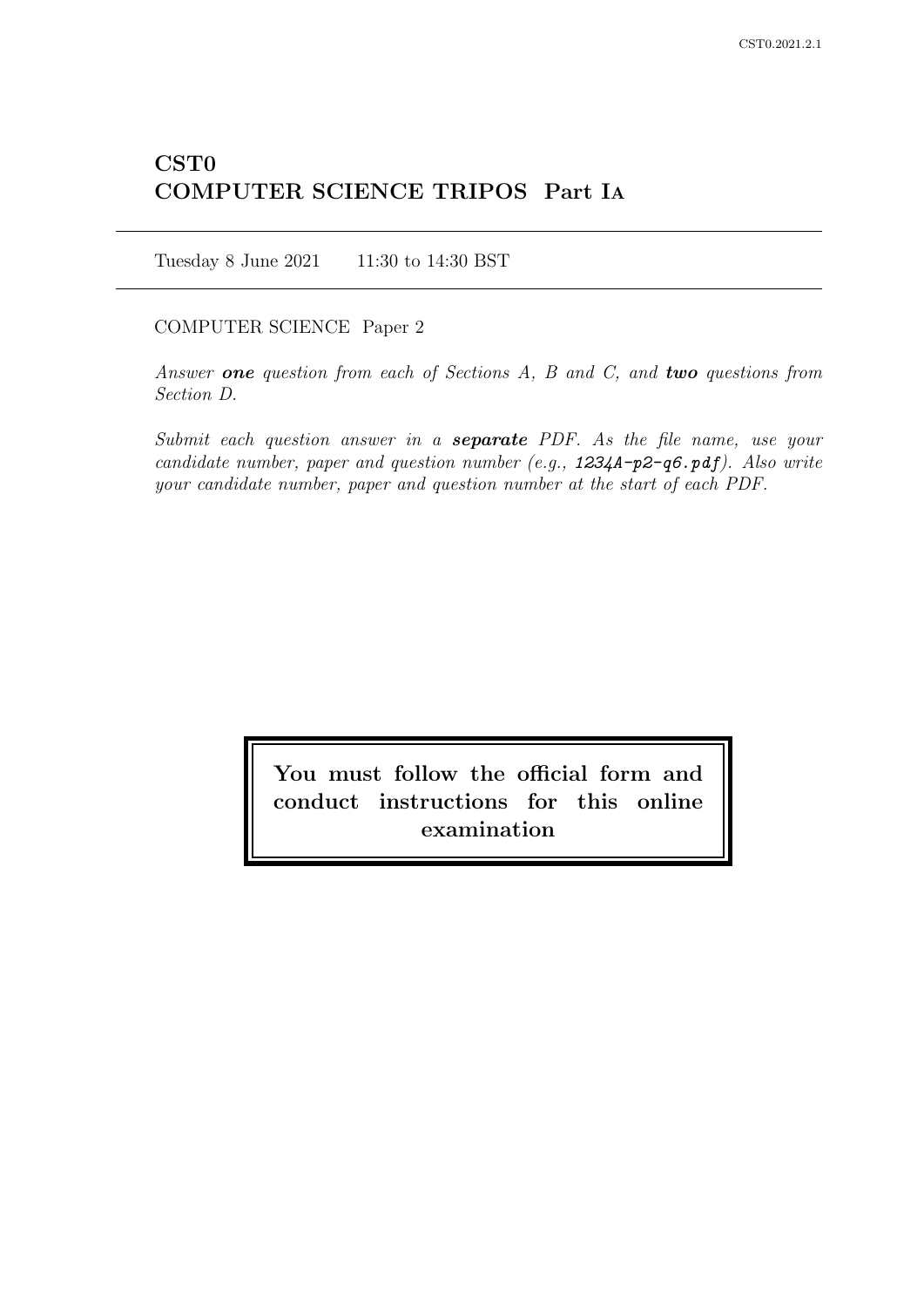# SECTION A

## 1 Digital Electronics

- (a) Show that
	- (i)  $(X + Y) \cdot (X + \overline{Y}) = X$
	- (ii)  $(X + Y) \cdot (\overline{X} + Z) = (X + Y) \cdot (\overline{X} + Z) \cdot (Y + Z)$

[5 marks]

 $(b)$  With the help of the results in Part  $(a)$  or otherwise, simplify the following Boolean expression for W in to a product of sums (POS) form having 3 product terms, each having 3 literals

$$
W = (A + \overline{C} + \overline{F} + G).(A + \overline{C} + F + G).(A + B + \overline{C} + \overline{D} + G)
$$
  
.
$$
(A + C + E + G).(\overline{A} + B + G).(B + \overline{C} + F + G)
$$

[10 marks]

 $(c)$  (i) Using a Karnaugh map, simplify the following Boolean expression for V into a product of sums (POS) form

$$
V = A.B.C.\overline{D} + A.\overline{B.C.D} + \overline{(A+B+C+D)}
$$

(ii) Implement the simplified expression for V obtained in Part  $(c)(i)$  using only NOR gates. Assume 2 and 4 input gates are available. Also assume complemented input variables are available. [5 marks]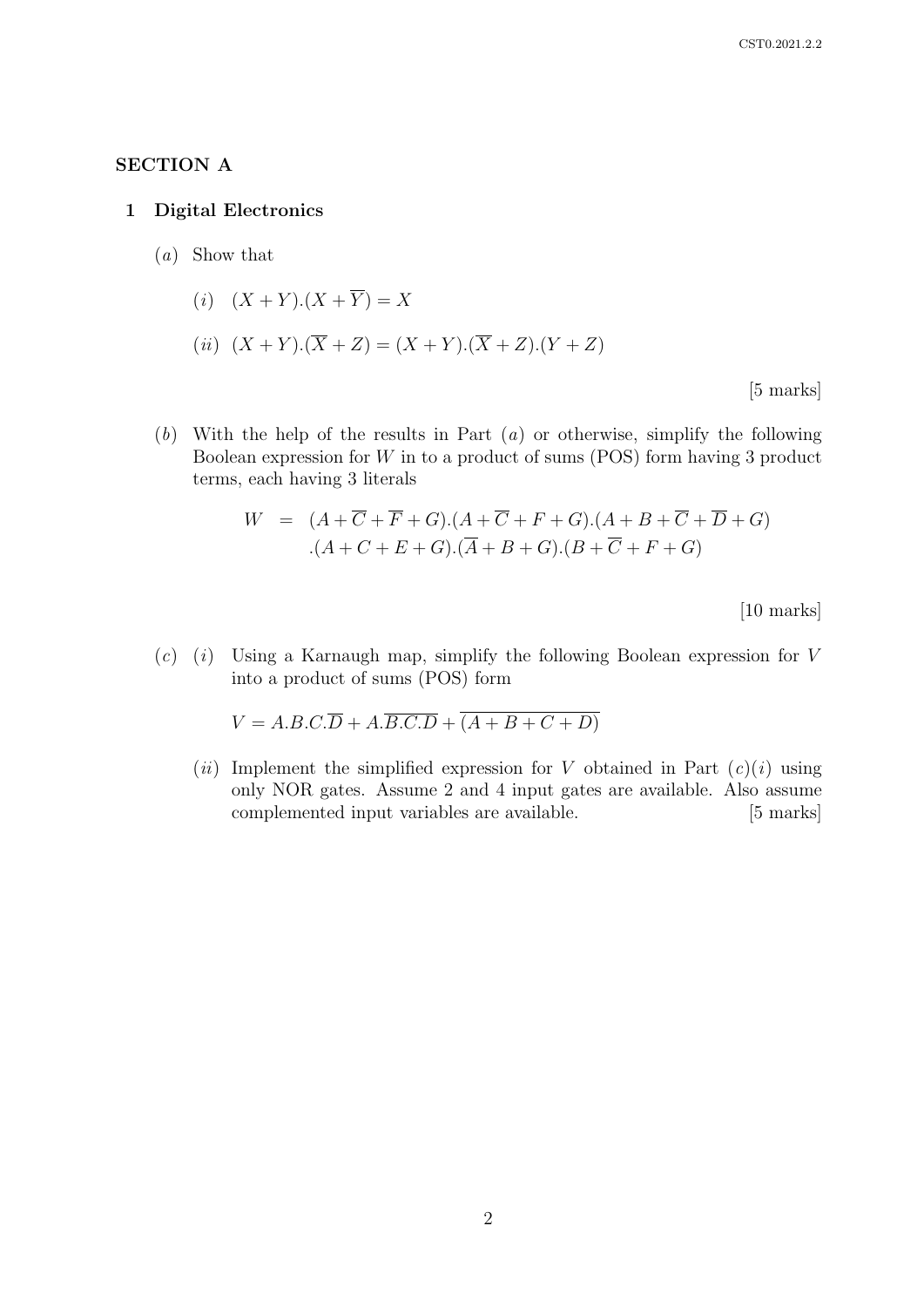## 2 Digital Electronics

The figure below shows a circuit using an N-channel MOSFET, along with a table giving the relationship between  $V_{DS}$  and  $I_{DS}$  for various values of  $V_{DS}$ , at  $V_{DD} = 4$  V and  $V_{GS} = 4$  V.



- (a) Calculate the value of resistor R and the power dissipated in it when  $V_{DS} =$  $160 \text{ mV}$ . [4 marks]
- $(b)$  A capacitor C is connected between the source and drain terminals of the MOSFET. After the MOSFET turns OFF at  $t = 0$ , the output signal  $V_2$  as a function of time t is given by  $V_2 = V_{DD}(1 - e^{-t/CR})$ . Assume that prior to  $t = 0$ , the MOSFET is ON and  $V_2 = 0$  V.
	- (i) Determine an expression for the time taken  $t_r$ , for the output signal  $V_2$  to rise from 20% to 80% of its maximum value.
	- (ii) What is the rise time  $t_r$ , if  $C = 0.1 \mu$ F and R takes the value calculated in Part  $(a)$ ?
	- $(iii)$  The value of R is changed so as to reduce the rise time to half that in Part  $(b)(ii)$ . What is the new value of R?
	- $(iv)$  Using the value of R calculated in Part  $(b)(iii)$ , what is the power dissipated in R when the MOSFET is ON (i.e., when  $V_{\text{GS}} = 4 \text{ V}$ ), and assuming that  $V_2 = 320$  mV?
	- (v) Explain how the problem of high static power consumption seen in the N-channel MOSFET circuit can be eliminated. [9 marks]

[continued . . . ]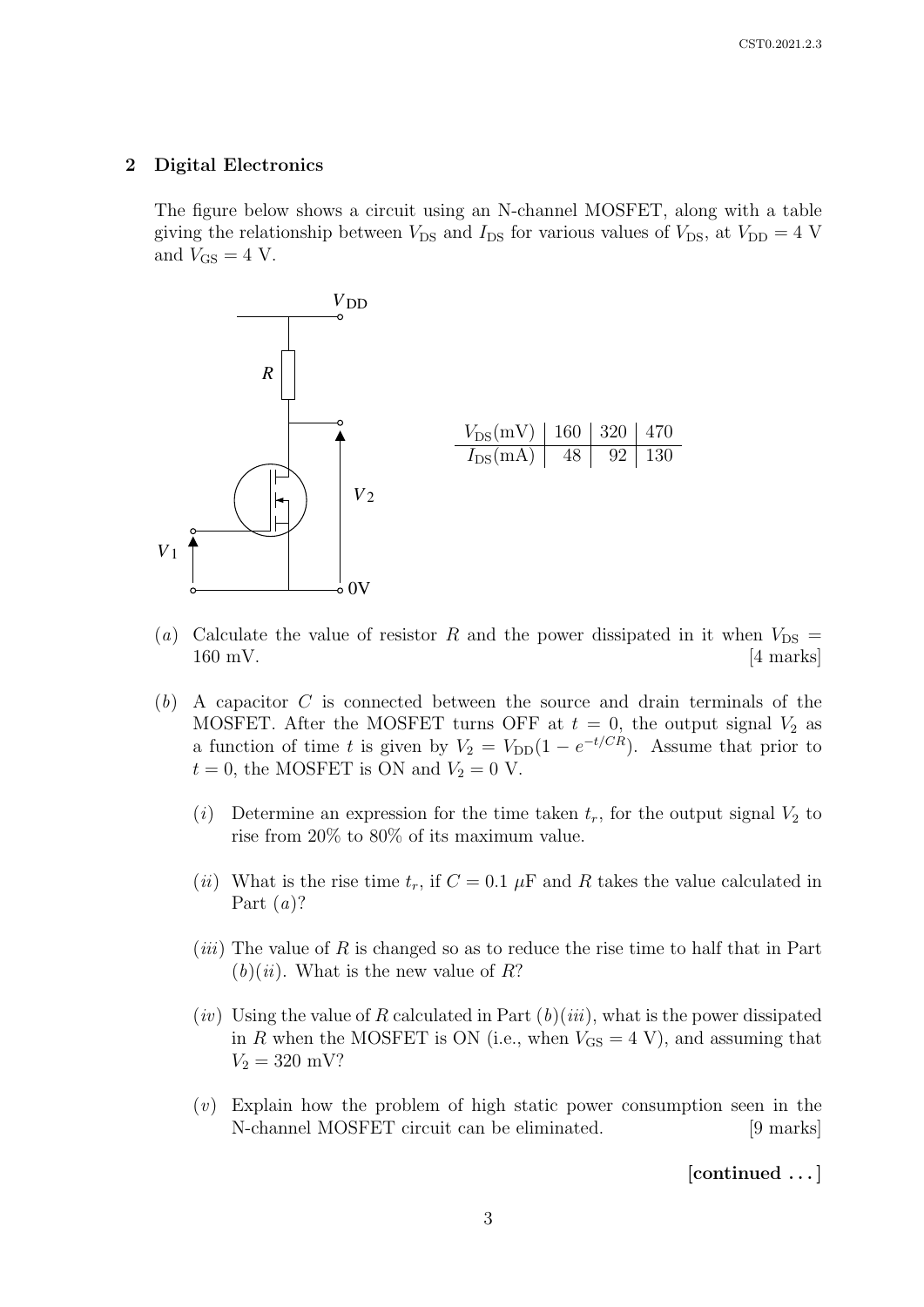$(c)$  The logic gate in the following figure has 3 inputs, A, B, and C, and a single output  $Y$ . Determine the truth-table for the gate input to output function, and then determine a simplified Boolean expression for output  $Y$  in terms of  $A, B$ , and C.



[7 marks]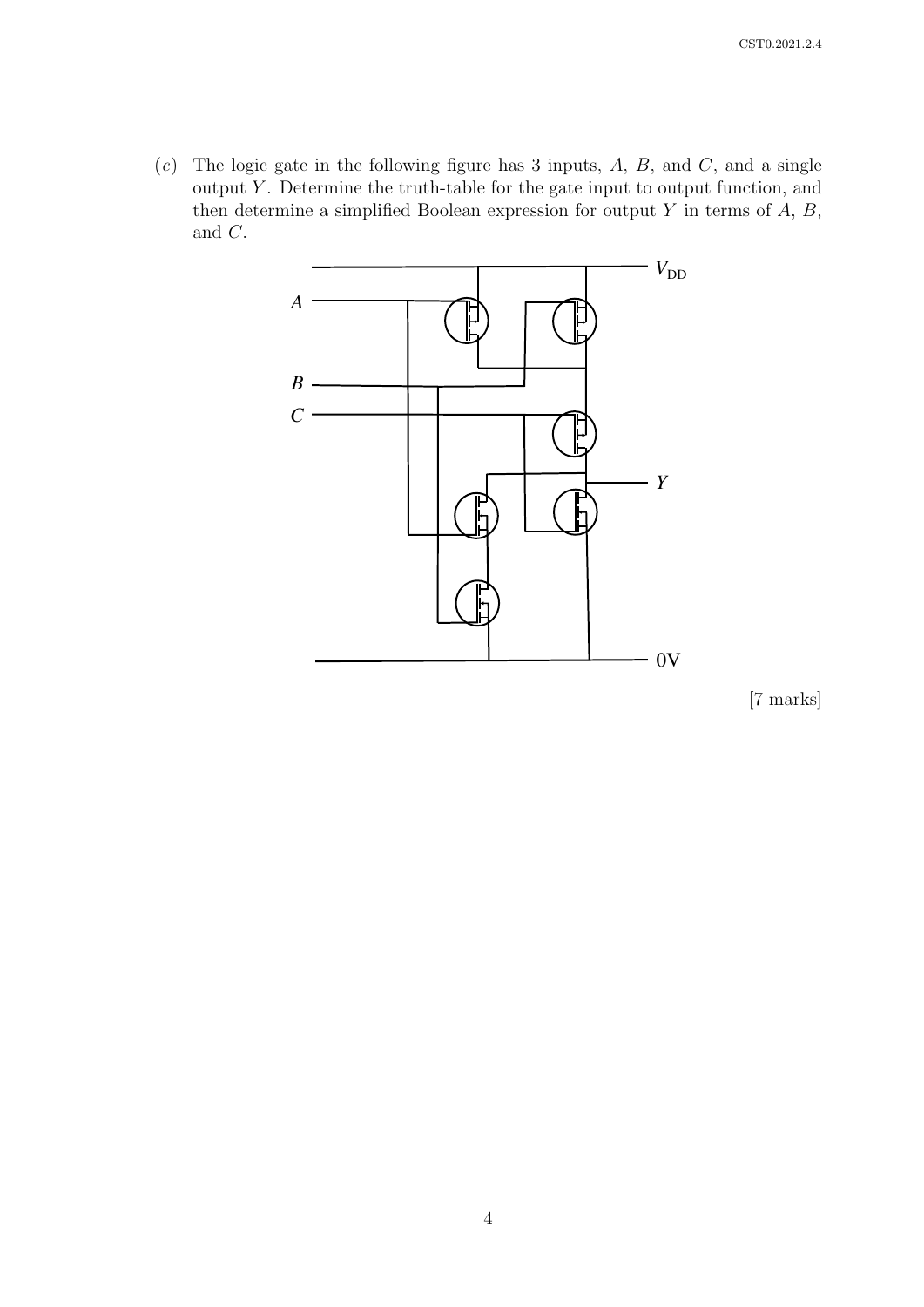## SECTION B

#### 3 Operating Systems

- (a) Assume a simple paging system with  $2^{32}$  bytes of physical memory,  $2^{48}$  bytes of logical address space and pages that are  $2^{20}$  bytes in size. Further assume that each page table entry contains 4 bits indicating protection and validity of the entry.
	- $(i)$  How many bits are used for the frame number and how many for the frame offset? [1 mark]
	- (ii) What is the total size of the page table in number of bits? [2 marks]
	- (*iii*) Assume that the working set of a typical process is fixed throughout the process lifetime and consists of 20 pages. How many entries would you suggest for the Translation Lookaside Buffer (TLB) for this system? What would its total size be in number of bits? Explain your answer. [4 marks]
	- $(iv)$  Further assume that TLB search time is 20ns, TLB hit ratio is 80% and memory access time is 100ns. How many page table levels would you need to achieve an effective access time of 160ns, and why? [3 marks]
- $(b)$  (i) A Unix i-node has 12 disk addresses for direct disk blocks and three addresses for single, double, and triple indirect blocks. If each indirect block contains 256 disk addresses, what is the maximum file size supported by this system? Assume disk blocks of 4KB. [3 marks]
	- (*ii*) Assume that you are *user1* in a Unix file system and that you need to read the file /home/user1/test/test1.html which is stored in 4 disk blocks. Further assume that the / directory i-node is kept memory and each i-node and directory file fits in one disk block. How many disk accesses are required to read test1.html? Explain your answer. [4 marks]
	- (*iii*) Assume that *user1* wants to read /home/user1/test/test2.html immediately after reading /home/user1/test/test1.html. Further assume that file test2.html is stored in 4 disk blocks. How many disk accesses are required to read test2.html? Explain your answer. [3 marks]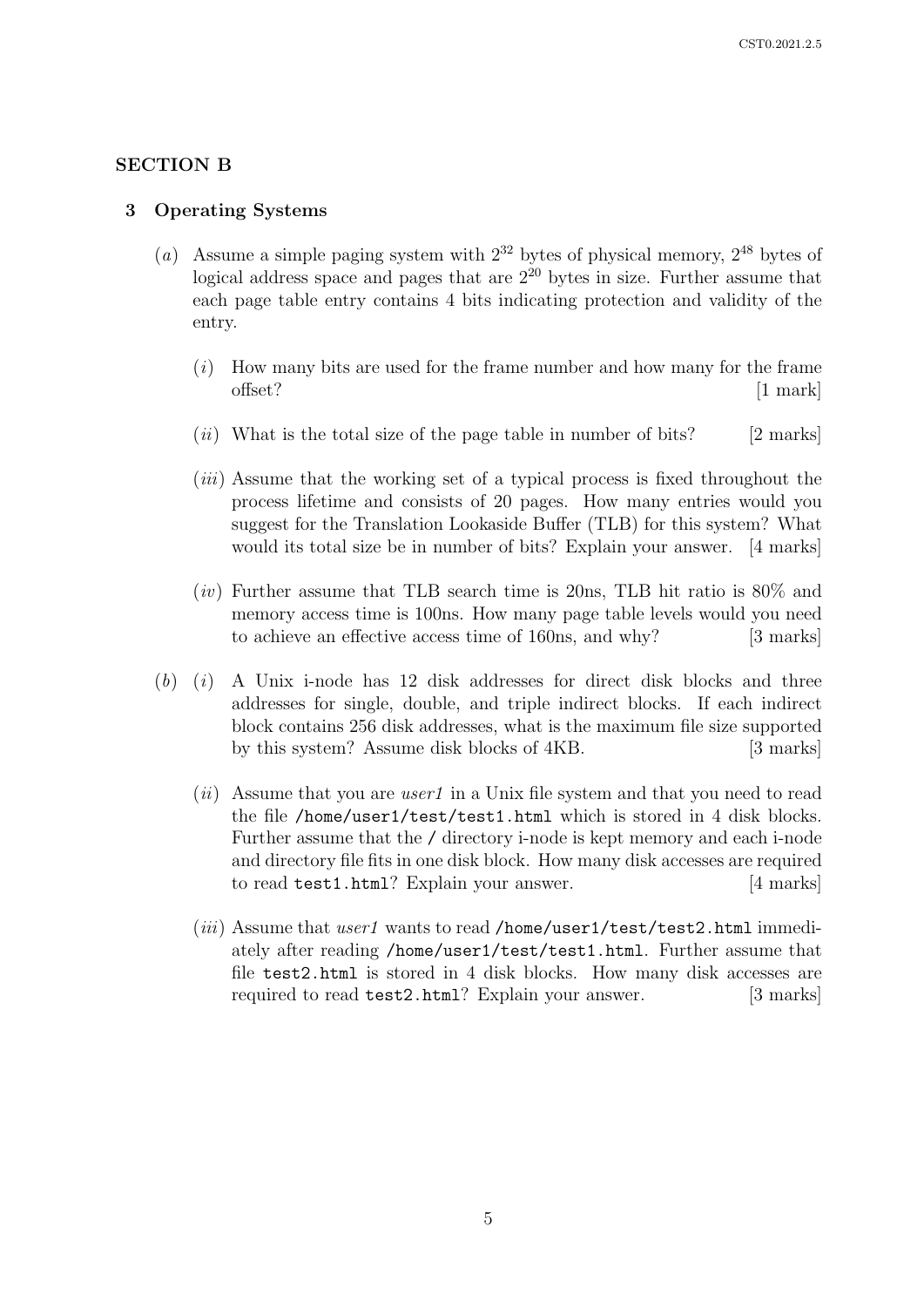## 4 Operating Systems

(a) Consider the following four processes to run in a single CPU. What is the average waiting time when scheduling these processes according to FCFS, SJF, and SRTF? [5 marks]

|    | Process Arrival Time Burst Time |  |
|----|---------------------------------|--|
|    |                                 |  |
| P2 |                                 |  |
| PЗ |                                 |  |
|    |                                 |  |

- (b) Assume n processes in the READY queue. Discuss which scheduling algorithm(s) from FCFS, SJF, SRTF, and RR give(s) the minimum context switches for these  $n$  processes. Ignore any I/O burst. Explain your answer and clearly state your assumptions. [3 marks]
- (c) Consider a computer with a CPU scheduler that implements the RR scheduling algorithm using a fixed time quantum that cannot be changed.
	- $(i)$  Explain why RR provides a fair CPU allocation. [1 mark]
	- (ii) You need to give certain critical processes a greater share of the CPU without changing the scheduler. Describe how you could do so, and how your solution achieves this goal. [4 marks]
- (d) Assume a Unix system with three users named user1, user2, and user3, and three groups named group1, group2, and group3. Assume group1 has members (user1, user2), group2 has members (user2, user3), and group3 has members (user3, user1). Consider three files with the following permissions:

rw-rw---- user1 group1 file1 rw-r--r-- user2 group3 file2 rwxr----- user3 group2 file3

- ( $i)$  Which files can user1 read? Which files can user2 write? Which users can read file3? [3 marks]
- $(ii)$  user2 cannot execute file3. What permissions does file3 need so that all of its previous permissions are retained and user2 can further execute this file? What permissions does file3 need so that all of its previous permissions are retained and user2 can further execute this file as user3? [4 marks]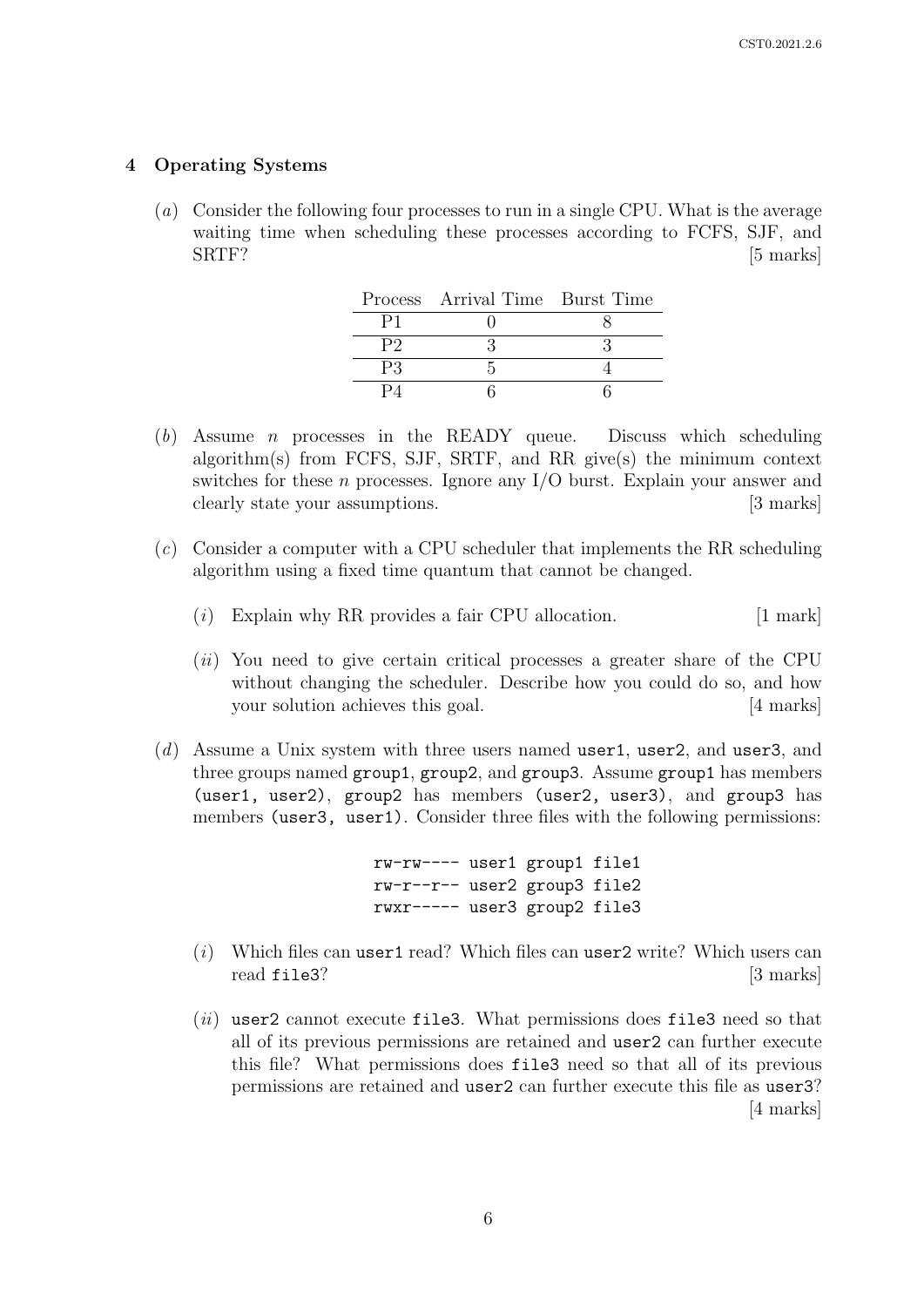## SECTION C

#### 5 Software and Security Engineering

A company has fired one of its senior staff after an incident that they claimed was an accident, but where the directors suspected malice. The company's auditors have suggested a review of the company's systems to mitigate 'the insider threat', and your advice has been sought. The directors want to be able to assure the shareholders that they are taking all reasonable steps to limit the damage that staff could do to affect the company's share price, whether accidentally or otherwise.

- (a) Describe a multilevel security policy briefly, explaining what sort of harms it seeks to prevent, and how. [5 marks]
- (b) Describe a separation-of-duty security policy briefly, explaining what sort of harms it seeks to prevent, and how. [5 marks]
- (c) Describe one approach to minimising the risk of user error that is based primarily on psychology. [5 marks]
- (d) Introducing architectural changes to the company's information systems will take time, while changes to user interfaces and workflows are often simple to implement. Which psychological approaches might be adopted more quickly, and what might you expect to go wrong? [5 marks]

## 6 Software and Security Engineering

A university has decided to implement a student monitoring system to enforce social distancing during the coronavirus pandemic. It is located in a country that does not expect to vaccinate all its residents until 2023, and the students will be about the last in line. As the budget is limited, the Vice-Chancellor plans to turn on event logging in its existing WiFi access points located in each lecture hall, lab and residence building to monitor that occupant numbers do not exceed notified limits. You may assume that access points can be configured to log network addresses, user logons or both.

- (a) What performance, security and privacy issues might you expect? [7 marks]
- (b) What policies might the Vice-Chancellor enact to manage the associated risks? [7 marks]
- (c) Could you suggest any alternative strategies to the Vice-Chancellor? [6 marks]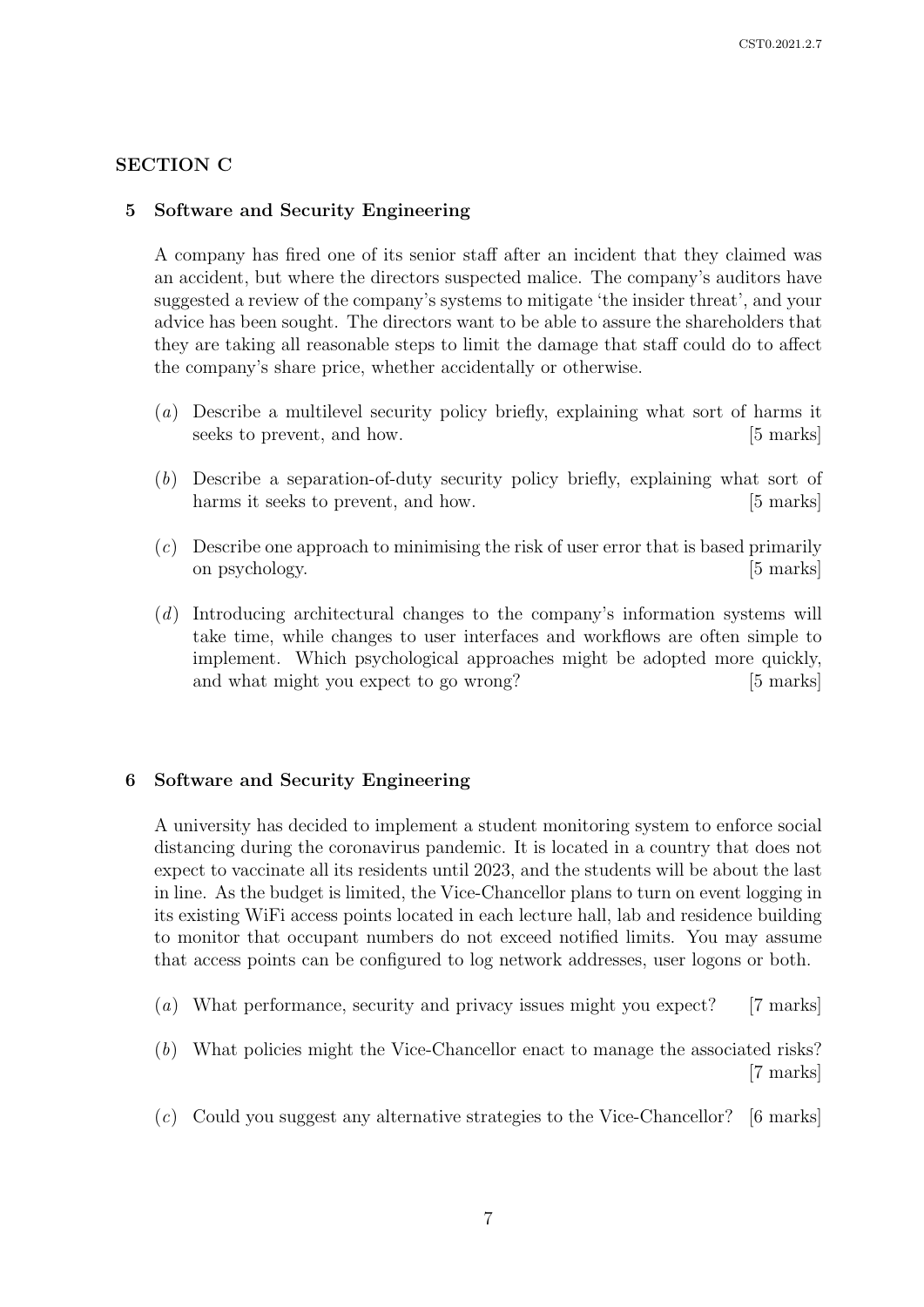# SECTION D

## 7 Discrete Mathematics

(a) Without using the Fundamental Theorem of Arithmetic, prove that

$$
\gcd(c, ab) = 1 \iff (\gcd(c, a) = 1 \land \gcd(c, b) = 1)
$$

for all positive integers  $a, b, c$ . [5 marks]

- (b) Let  $P(n)$  be a statement for n ranging over the set of positive integers  $\mathbb{N}^+$ .
	- (i) Prove that if

$$
\forall m \in \mathbb{N}^+.\ P(m+1) \implies P(m)
$$

then

$$
\forall n \in \mathbb{N}^+. \ P(n+1) \implies (\forall k \in \mathbb{N}^+. \ k \le n+1 \implies P(k))
$$
\n[3 marks]

 $(ii)$  Prove that if

$$
P(2) \land (\forall m \in \mathbb{N}^+. P(m) \Rightarrow P(2m)) \land (\forall m \in \mathbb{N}^+. P(m+1) \Rightarrow P(m))
$$
  
then  

$$
\forall n \in \mathbb{N}^+. P(n)
$$

[3 marks]

(c) Let  $I = \{ x \in \mathbb{R} \mid 0 \le x \le 1 \}.$ 

In each case below define a function from  $I$  to  $I$  that satisfies the stated properties. Your answer should justify that the criteria are met.

- (i) Injective but not bijective. [3 marks]
- (*ii*) Surjective but not bijective. [3 marks]
- (*iii*) Bijective but not the identity. [3 marks]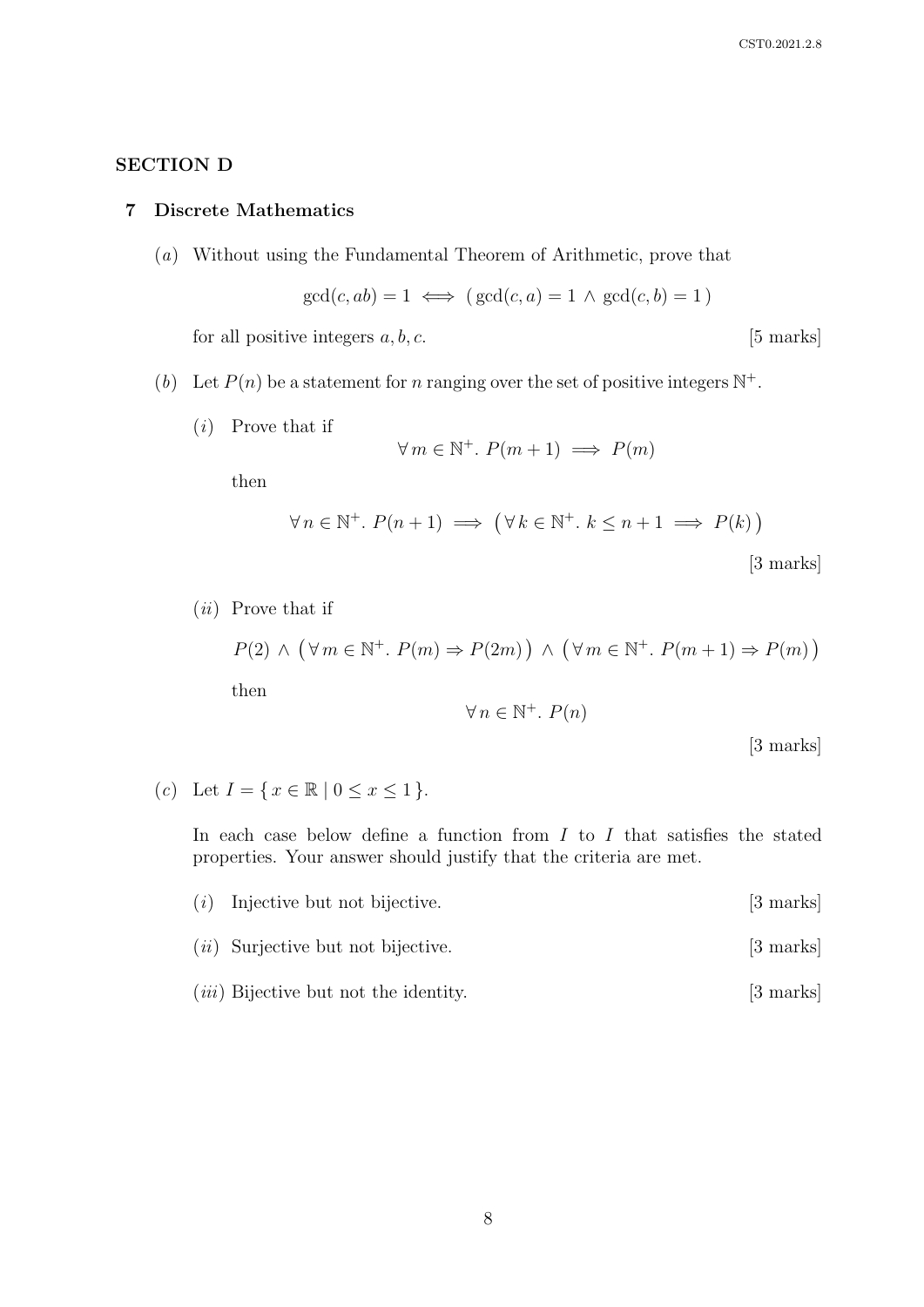## 8 Discrete Mathematics

- (*a*) Let  $i$  and  $j$  be positive integers.
	- (i) Prove that there exist natural numbers a and b such that  $a \cdot i = b \cdot j + \gcd(i, j)$ . You may use standard results provided that you state them clearly. [4 marks]
	- (*ii*) Let m be a positive integer. Prove that, for all integers n,

$$
(n^{i} \equiv 1 \pmod{m} \land n^{j} \equiv 1 \pmod{m}) \implies n^{\gcd(i,j)} \equiv 1 \pmod{m}
$$
  
[3 marks]

(b) (i) For sets A and B, let  $\approx$  be the binary relation on  $(A \Rightarrow B)$  defined, for all  $f, g \in (A \Rightarrow B)$ , by

$$
f \approx g \iff \exists \alpha \in \text{Bij}(A, A) \therefore \exists \beta \in \text{Bij}(B, B) \therefore \beta \circ f = g \circ \alpha
$$

Prove that  $\approx$  is an equivalence relation on  $(A \Rightarrow B)$ . [9 marks]

(ii) Recalling that, for  $n \in \mathbb{N}$ , we let  $[n] = \{i \in \mathbb{N} \mid 0 \le i \le n\}$ , define

$$
S_n = ([n] \Rightarrow [2])_{\!/\approx}
$$

that is, the set  $S_n$  is the quotient of  $([n] \Rightarrow [2])$  under the equivalence relation  $\approx$ .

- (A) List the elements of  $S_n$  for each  $n \in [4]$ . [2 marks]
- (B) What is the cardinality of  $S_n$  for each  $n \in \mathbb{N}$ ? [2 marks]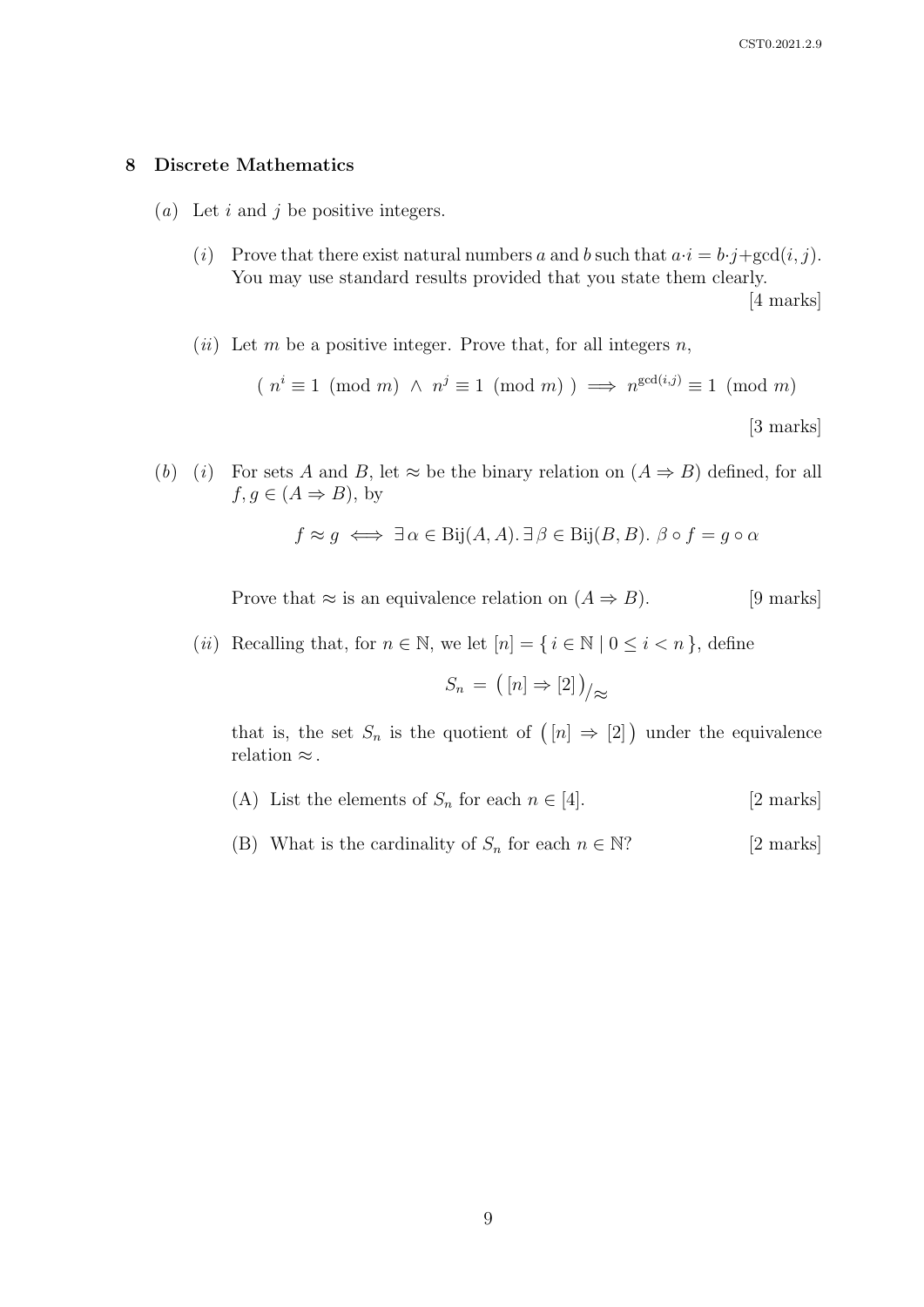## 9 Discrete Mathematics

- (a) Prove that  $4^n + 6n 1 \equiv 0 \pmod{9}$  for all natural numbers n. [5 marks]
- $(b)$  (i) State one of the standard characterizations of the reflexive-transitive closure  $R^* \subseteq A \times A$  of a binary relation R on a set A. [1 mark]
	- (ii) For the given characterization for a binary relation  $R$  on a set  $A$ , prove that  $R^* = \bigcup_{n \in \mathbb{N}} R_n$  where  $R_0 = \emptyset$  and, for  $n \in \mathbb{N}$ ,  $R_{n+1} = \text{id}_A \cup (R \circ R_n)$ . You may use standard results provided that you state them clearly. [8 marks]
- (c) Let  $\mathcal{F} \subseteq \mathcal{P}(\mathbb{N})$  be a family of pairwise-disjoint subsets of natural numbers; that is, such that  $\forall S, T \in \mathcal{F}$ .  $S \neq T \implies S \cap T = \emptyset$ .

State whether or not the set  $\mathcal F$  may be uncountable and prove your claim.

[6 marks]